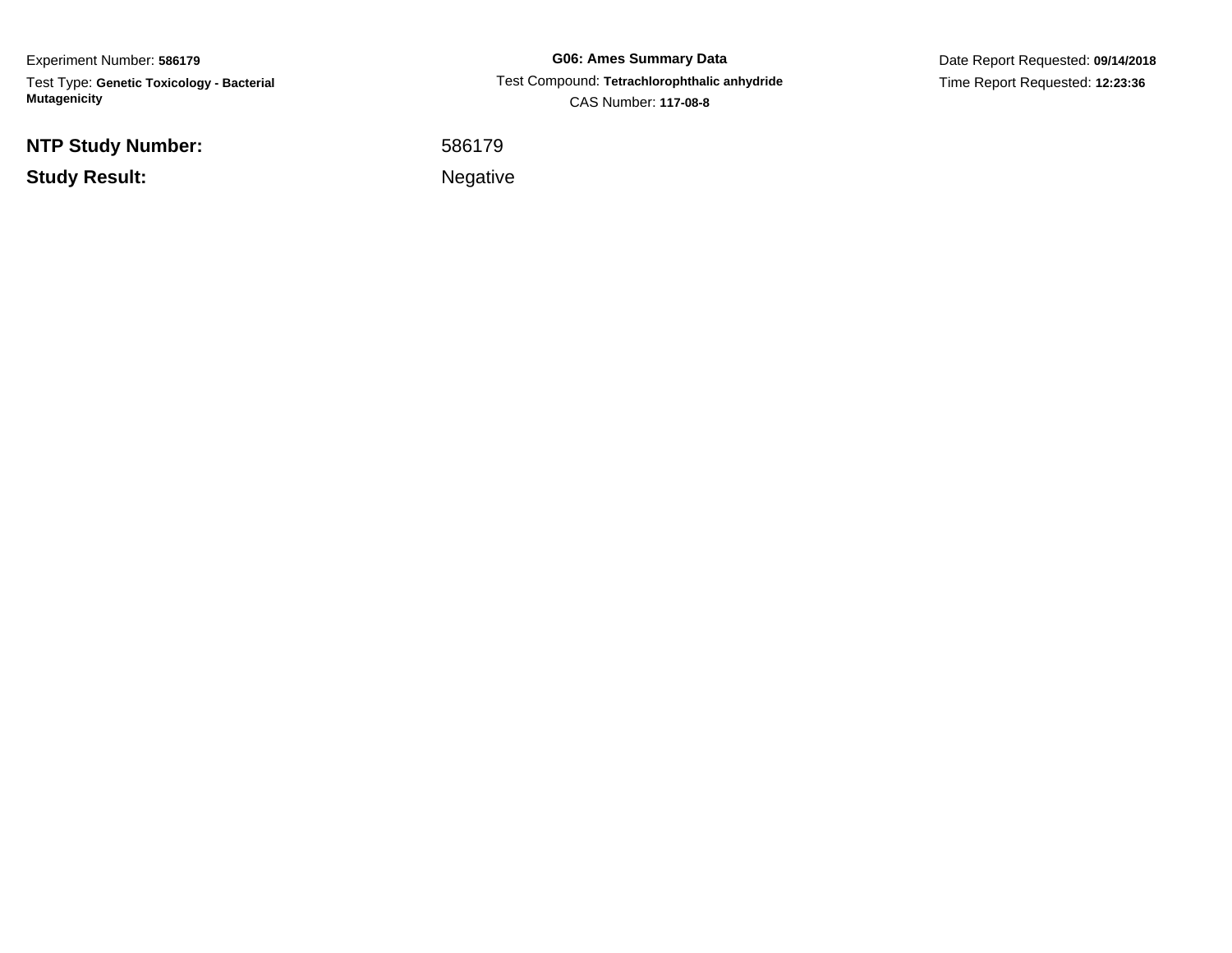Test Type: **Genetic Toxicology - Bacterial Mutagenicity**

## **G06: Ames Summary Data** Test Compound: **Tetrachlorophthalic anhydride**CAS Number: **117-08-8**

|                               |                   |                   | Strain: TA100          |                        |                     |
|-------------------------------|-------------------|-------------------|------------------------|------------------------|---------------------|
| Dose (ug/Plate)               | <b>Without S9</b> | <b>Without S9</b> | <b>With 10% Rat S9</b> | <b>With 10% Rat S9</b> | With 10% Hamster S9 |
| Vehicle Control <sup>1</sup>  | $84 \pm 3.3$      | $96 \pm 5.8$      | $108 \pm 15.5$         | $116 \pm 5.2$          | $100 \pm 5.4$       |
| 1.0                           | $76 \pm 4.4$      |                   | $97 \pm 8.7$           |                        | $74 \pm 4.4$        |
| 3.3                           | $80 \pm 1.2$      |                   | $97 \pm 5.8$           |                        | $89 \pm 12.1$       |
| 10.0                          | $78 \pm 1.2$      | $89 \pm 6.6$      | $98 \pm 6.1$           | $94 \pm 5.7$           | $111 \pm 1.8$       |
| 33.0                          | $90 \pm 1.9$      | $99 \pm 11.4$     | $104 \pm 8.1$          | $92 \pm 10.0$          | $104 \pm 2.3$       |
| 100.0                         | $97 \pm 7.1$      | $93 \pm 12.2$     | $94 \pm 8.1$           | $89 \pm 6.9$           | $109 \pm 2.6$       |
| 333.0                         |                   | $92 \pm 6.7$      |                        | $82 \pm 14.2$          |                     |
| 1000.0                        |                   | $94 \pm 10.1$     |                        | $81 \pm 13.0$          |                     |
| <b>Trial Summary</b>          | Negative          | Negative          | Negative               | Negative               | Negative            |
| Positive Control <sup>2</sup> |                   |                   | $1822 \pm 84.6$        | $1239 \pm 45.7$        | $1631 \pm 49.2$     |
| Positive Control <sup>3</sup> | $348 \pm 78.7$    | $292 \pm 7.7$     |                        |                        |                     |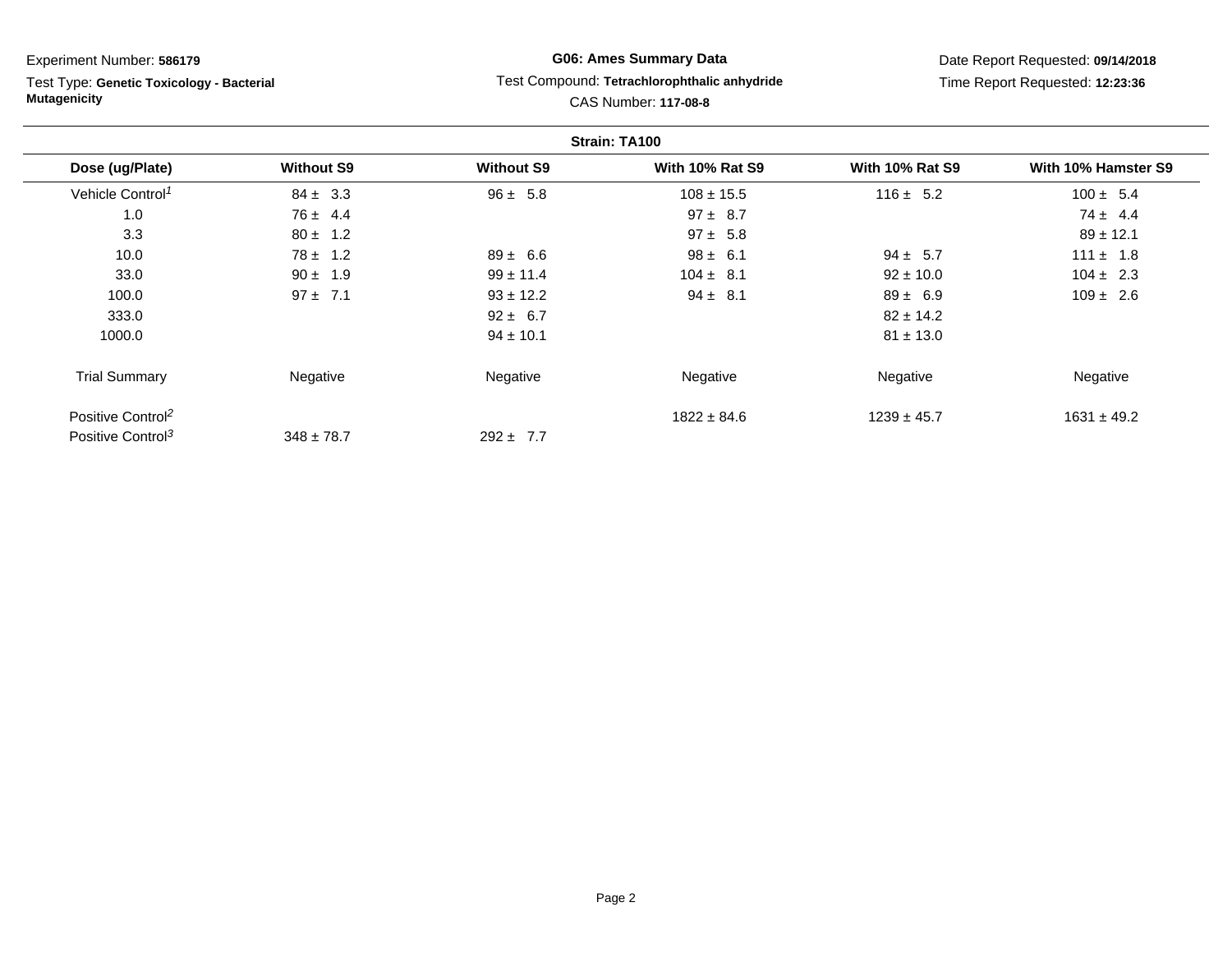Test Type: **Genetic Toxicology - Bacterial Mutagenicity**

## **G06: Ames Summary Data** Test Compound: **Tetrachlorophthalic anhydride**CAS Number: **117-08-8**

## Date Report Requested: **09/14/2018**Time Report Requested: **12:23:36**

| Dose (ug/Plate)                                                | With 10% Hamster S9 |
|----------------------------------------------------------------|---------------------|
| Vehicle Control <sup>1</sup>                                   | $122 \pm 8.9$       |
| 1.0                                                            |                     |
| 3.3                                                            |                     |
| 10.0                                                           | $99 \pm 19.0$       |
| 33.0                                                           | $101 \pm 13.4$      |
| 100.0                                                          | $108 \pm 13.0$      |
| 333.0                                                          | $103 \pm 14.4$      |
| 1000.0                                                         | $95 \pm 17.7$       |
| <b>Trial Summary</b>                                           | Negative            |
| Positive Control <sup>2</sup><br>Positive Control <sup>3</sup> | $1272 \pm 15.5$     |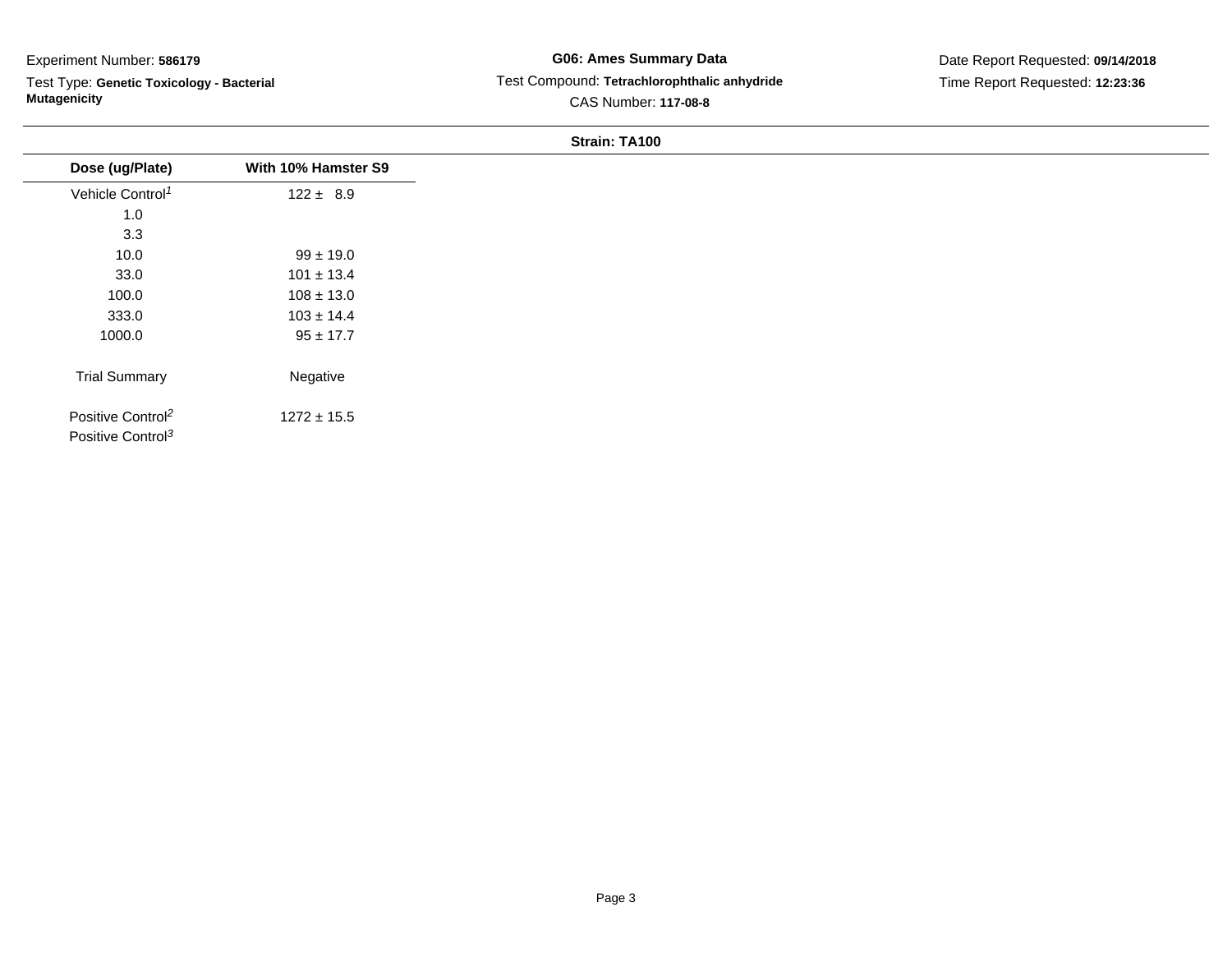Test Type: **Genetic Toxicology - Bacterial Mutagenicity**

## **G06: Ames Summary Data** Test Compound: **Tetrachlorophthalic anhydride**CAS Number: **117-08-8**

|                               |                   |                   | Strain: TA1535         |                        |                     |
|-------------------------------|-------------------|-------------------|------------------------|------------------------|---------------------|
| Dose (ug/Plate)               | <b>Without S9</b> | <b>Without S9</b> | <b>With 10% Rat S9</b> | <b>With 10% Rat S9</b> | With 10% Hamster S9 |
| Vehicle Control <sup>1</sup>  | $4 \pm 0.9$       | $5 \pm 0.6$       | $5 \pm 1.5$            | $7 \pm 0.9$            | $4 \pm 1.2$         |
| 1.0                           | $2 \pm 0.9$       |                   | $6 \pm 1.9$            |                        | $3 \pm 0.7$         |
| 3.3                           | $1\pm0.0$         |                   | $1 \pm 0.6$            |                        | $4 \pm 0.7$         |
| 10.0                          | $3 \pm 1.0$       | $6 \pm 1.2$       | $3 \pm 0.3$            | $11 \pm 5.6$           | $2 \pm 0.3$         |
| 33.0                          | $2\pm0.6$         | $6 \pm 2.1$       | $3 \pm 0.3$            | $5 \pm 0.5$            | $3 \pm 0.3$         |
| 100.0                         | $4 \pm 0.3$       | $6 \pm 1.5$       | $2 \pm 1.5$            | $5 \pm 2.0$            | 6 ± 3.1             |
| 333.0                         |                   | $5 \pm 0.3$       |                        | $8 \pm 2.7$            |                     |
| 1000.0                        |                   | $5 \pm 2.4$       |                        | $7 \pm 3.0$            |                     |
| <b>Trial Summary</b>          | Negative          | Negative          | Negative               | Negative               | Negative            |
| Positive Control <sup>2</sup> |                   |                   | $95 \pm 3.2$           | $89 \pm 3.3$           | $86 \pm 6.3$        |
| Positive Control <sup>3</sup> | $379 \pm 9.4$     | $438 \pm 16.0$    |                        |                        |                     |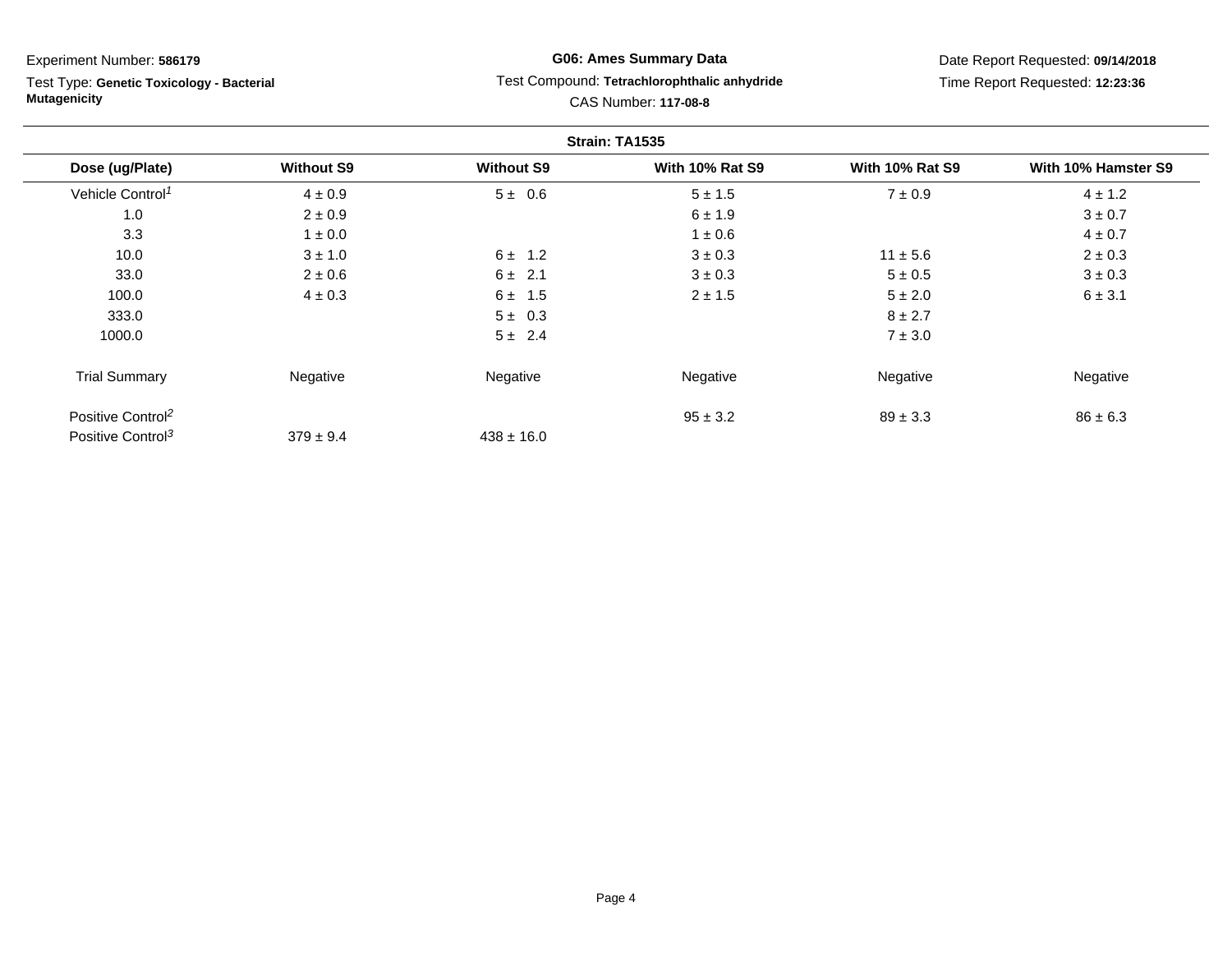Test Type: **Genetic Toxicology - Bacterial Mutagenicity**

## **G06: Ames Summary Data** Test Compound: **Tetrachlorophthalic anhydride**CAS Number: **117-08-8**

|                                                                |                     | _ |
|----------------------------------------------------------------|---------------------|---|
| Dose (ug/Plate)                                                | With 10% Hamster S9 |   |
| Vehicle Control <sup>1</sup>                                   | $7 \pm 2.5$         |   |
| 1.0                                                            |                     |   |
| 3.3                                                            |                     |   |
| 10.0                                                           | $8 \pm 3.4$         |   |
| 33.0                                                           | $7 \pm 1.5$         |   |
| 100.0                                                          | $9 \pm 0.9$         |   |
| 333.0                                                          | $6\pm0.7$           |   |
| 1000.0                                                         | $9\pm0.7$           |   |
|                                                                |                     |   |
| <b>Trial Summary</b>                                           | Negative            |   |
| Positive Control <sup>2</sup><br>Positive Control <sup>3</sup> | $64 \pm 4.8$        |   |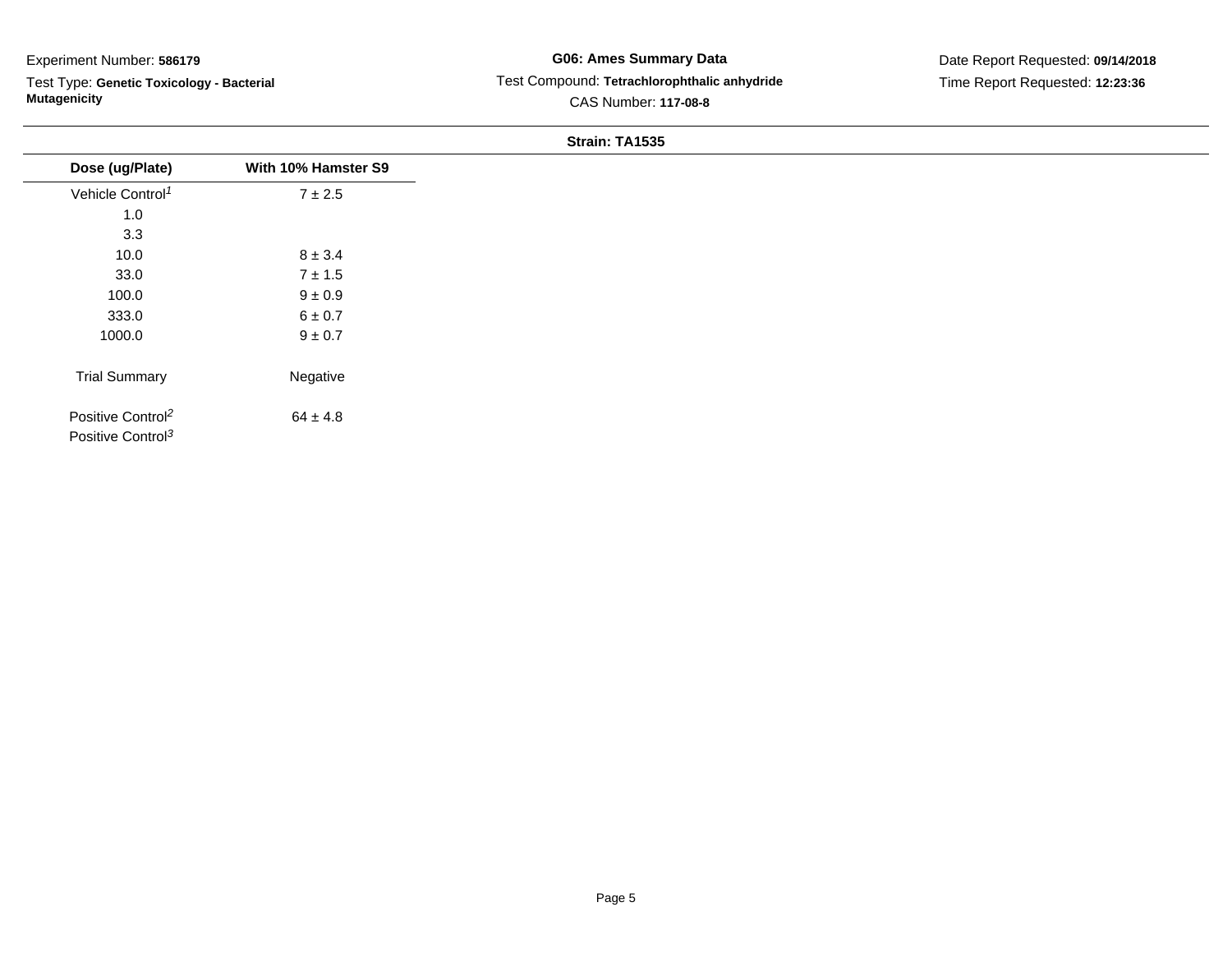Test Type: **Genetic Toxicology - Bacterial Mutagenicity**

## **G06: Ames Summary Data** Test Compound: **Tetrachlorophthalic anhydride**CAS Number: **117-08-8**

|                               |                   |                   | Strain: TA1537         |                        |                     |
|-------------------------------|-------------------|-------------------|------------------------|------------------------|---------------------|
| Dose (ug/Plate)               | <b>Without S9</b> | <b>Without S9</b> | <b>With 10% Rat S9</b> | <b>With 10% Rat S9</b> | With 10% Hamster S9 |
| Vehicle Control <sup>1</sup>  | $2 \pm 0.3$       | $3 \pm 0.3$       | $4 \pm 0.7$            | $6 \pm 0.5$            | $4 \pm 0.7$         |
| 1.0                           | $2 \pm 0.0$       |                   | $3 \pm 0.6$            |                        | $3 \pm 0.6$         |
| 3.3                           | $2 \pm 0.9$       |                   | $4 \pm 0.3$            |                        | $5 \pm 2.4$         |
| 10.0                          | $1 \pm 0.6$       | $5 \pm 2.4$       | $2 \pm 0.3$            | $9 \pm 5.5$            | $4 \pm 1.5$         |
| 33.0                          | $2 \pm 0.3$       | $5 \pm 2.3$       | $3 \pm 0.9$            | $5 \pm 0.9$            | $3 \pm 0.0$         |
| 100.0                         | $2 \pm 0.7$       | $6 \pm 3.5$       | $1 \pm 0.9$            | $3 \pm 1.0$            | $5 \pm 2.3$         |
| 333.0                         |                   | $3 \pm 0.3$       |                        | $4 \pm 0.9$            |                     |
| 1000.0                        |                   | $3 \pm 0.9$       |                        | $3 \pm 0.7$            |                     |
| <b>Trial Summary</b>          | Negative          | Negative          | Negative               | Negative               | Negative            |
| Positive Control <sup>2</sup> |                   |                   | $43 \pm 3.0$           | $106 \pm 21.6$         | $118 \pm 3.5$       |
| Positive Control <sup>4</sup> | $531 \pm 70.5$    | $678 \pm 77.0$    |                        |                        |                     |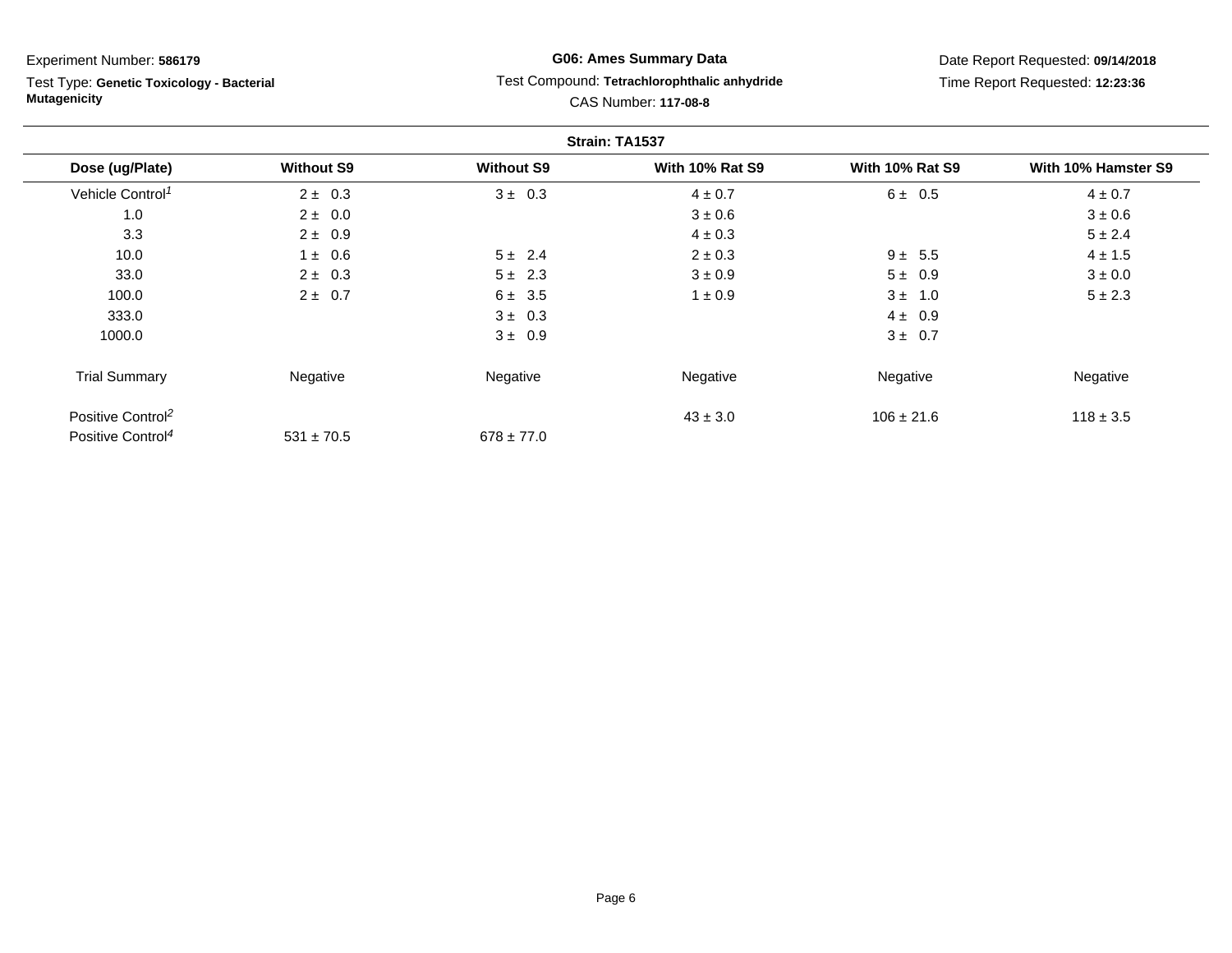Test Type: **Genetic Toxicology - Bacterial Mutagenicity**

## **G06: Ames Summary Data** Test Compound: **Tetrachlorophthalic anhydride**CAS Number: **117-08-8**

| Dose (ug/Plate)                                                | With 10% Hamster S9 |
|----------------------------------------------------------------|---------------------|
| Vehicle Control <sup>1</sup>                                   | $6 \pm 0.6$         |
| 1.0                                                            |                     |
| 3.3                                                            |                     |
| 10.0                                                           | $5\pm0.7$           |
| 33.0                                                           | $3\pm0.9$           |
| 100.0                                                          | $5\pm1.7$           |
| 333.0                                                          | $3 \pm 1.7$         |
| 1000.0                                                         | $4 \pm 1.5$         |
| <b>Trial Summary</b>                                           | Negative            |
| Positive Control <sup>2</sup><br>Positive Control <sup>4</sup> | $70 \pm 3.2$        |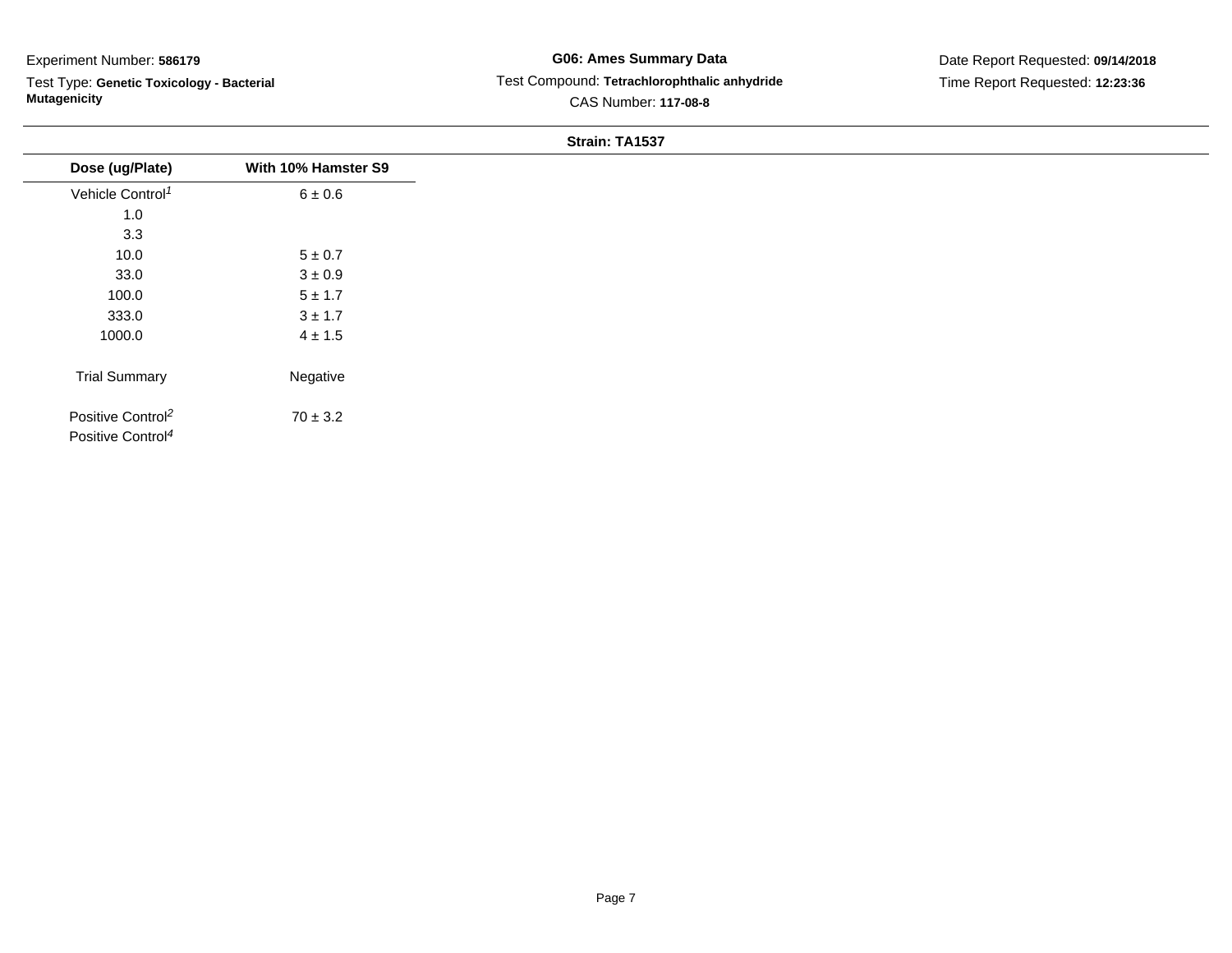Test Type: **Genetic Toxicology - Bacterial Mutagenicity**

# **G06: Ames Summary Data** Test Compound: **Tetrachlorophthalic anhydride**CAS Number: **117-08-8**

|                               |                   |                   | <b>Strain: TA98</b>    |                        |                     |
|-------------------------------|-------------------|-------------------|------------------------|------------------------|---------------------|
| Dose (ug/Plate)               | <b>Without S9</b> | <b>Without S9</b> | <b>With 10% Rat S9</b> | <b>With 10% Rat S9</b> | With 10% Hamster S9 |
| Vehicle Control <sup>1</sup>  | $11 \pm 1.8$      | $14 \pm 4.6$      | $15 \pm 2.4$           | 3.8<br>19±             | 0.3<br>16±          |
| 1.0                           | $14 \pm 0.0$      |                   | $11 \pm 2.3$           |                        | $11 \pm$<br>0.3     |
| 3.3                           | $14 \pm 2.0$      |                   | $10 \pm 1.8$           |                        | $14 \pm$<br>2.2     |
| 10.0                          | $11 \pm 0.6$      | $18 \pm 2.3$      | $11 \pm 1.2$           | $21 \pm$<br>3.4        | 16±<br>3.8          |
| 33.0                          | $16 \pm 2.0$      | $18 \pm 3.3$      | $13 \pm 2.9$           | $21 \pm$<br>1.9        | $11 \pm$<br>0.0     |
| 100.0                         | $14 \pm 1.7$      | $15 \pm 1.8$      | $13 \pm 1.2$           | $12 \pm$<br>2.9        | 9t<br>0.3           |
| 333.0                         |                   | $18 \pm 0.6$      |                        | 14 $\pm$<br>2.0        |                     |
| 1000.0                        |                   | $12 \pm 3.8$      |                        | $18 \pm$<br>2.4        |                     |
| <b>Trial Summary</b>          | Negative          | Negative          | Negative               | Negative               | Negative            |
| Positive Control <sup>2</sup> |                   |                   | $1384 \pm 48.9$        | $1103 \pm 174.7$       | $1180 \pm 153.4$    |
| Positive Control <sup>5</sup> | $154 \pm 4.2$     | $206 \pm 5.0$     |                        |                        |                     |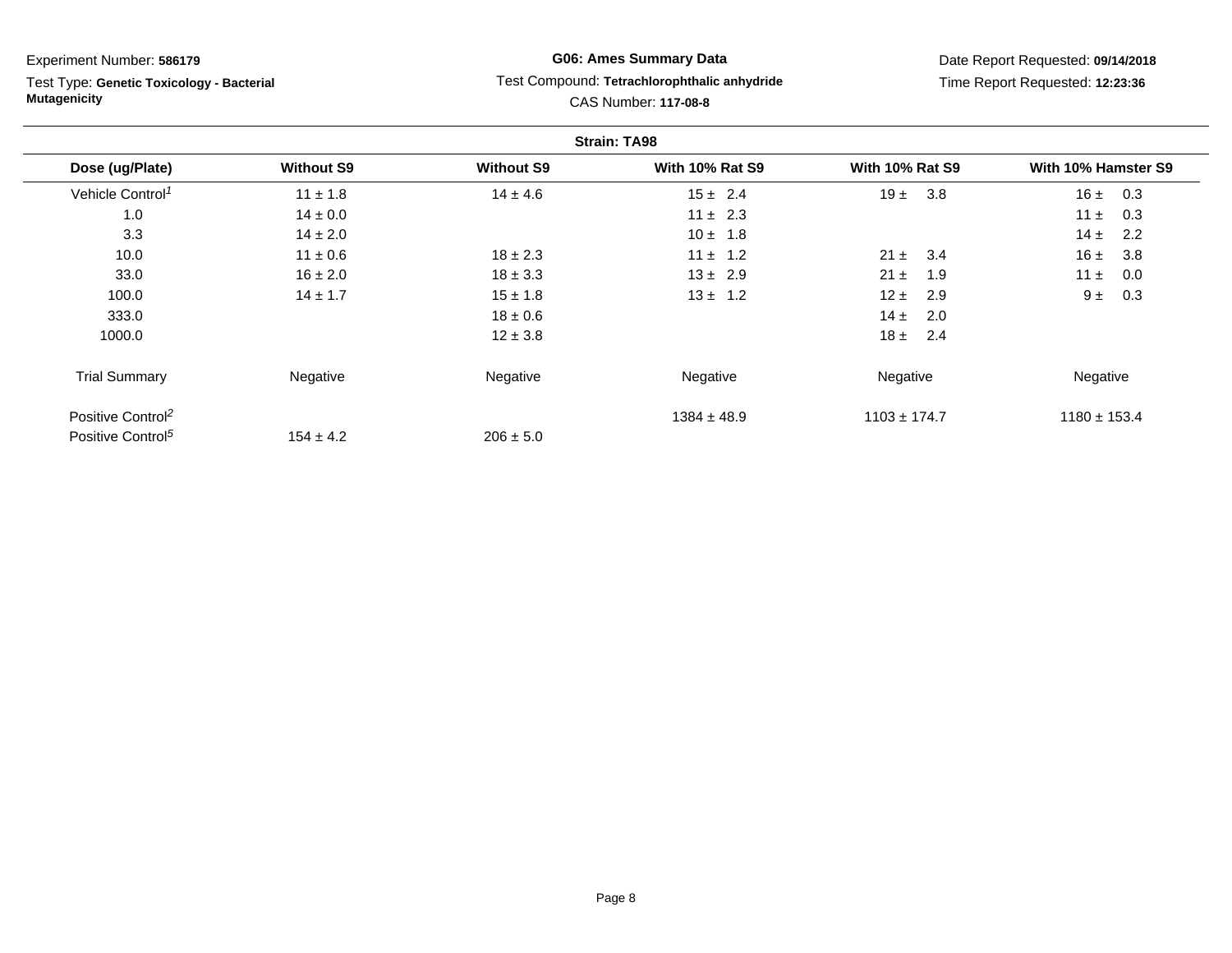$\overline{\phantom{0}}$ 

Test Type: **Genetic Toxicology - Bacterial Mutagenicity**

## **G06: Ames Summary Data** Test Compound: **Tetrachlorophthalic anhydride**CAS Number: **117-08-8**

Date Report Requested: **09/14/2018**Time Report Requested: **12:23:36**

| Dose (ug/Plate)                                                | With 10% Hamster S9 |
|----------------------------------------------------------------|---------------------|
| Vehicle Control <sup>1</sup>                                   | $19 \pm 2.6$        |
| 1.0                                                            |                     |
| 3.3                                                            |                     |
| 10.0                                                           | $19 \pm 0.6$        |
| 33.0                                                           | $15 \pm 2.0$        |
| 100.0                                                          | $14 \pm 2.7$        |
| 333.0                                                          | $20 \pm 2.3$        |
| 1000.0                                                         | $18 \pm 3.5$        |
| <b>Trial Summary</b>                                           | Negative            |
| Positive Control <sup>2</sup><br>Positive Control <sup>5</sup> | $1237 \pm 23.3$     |